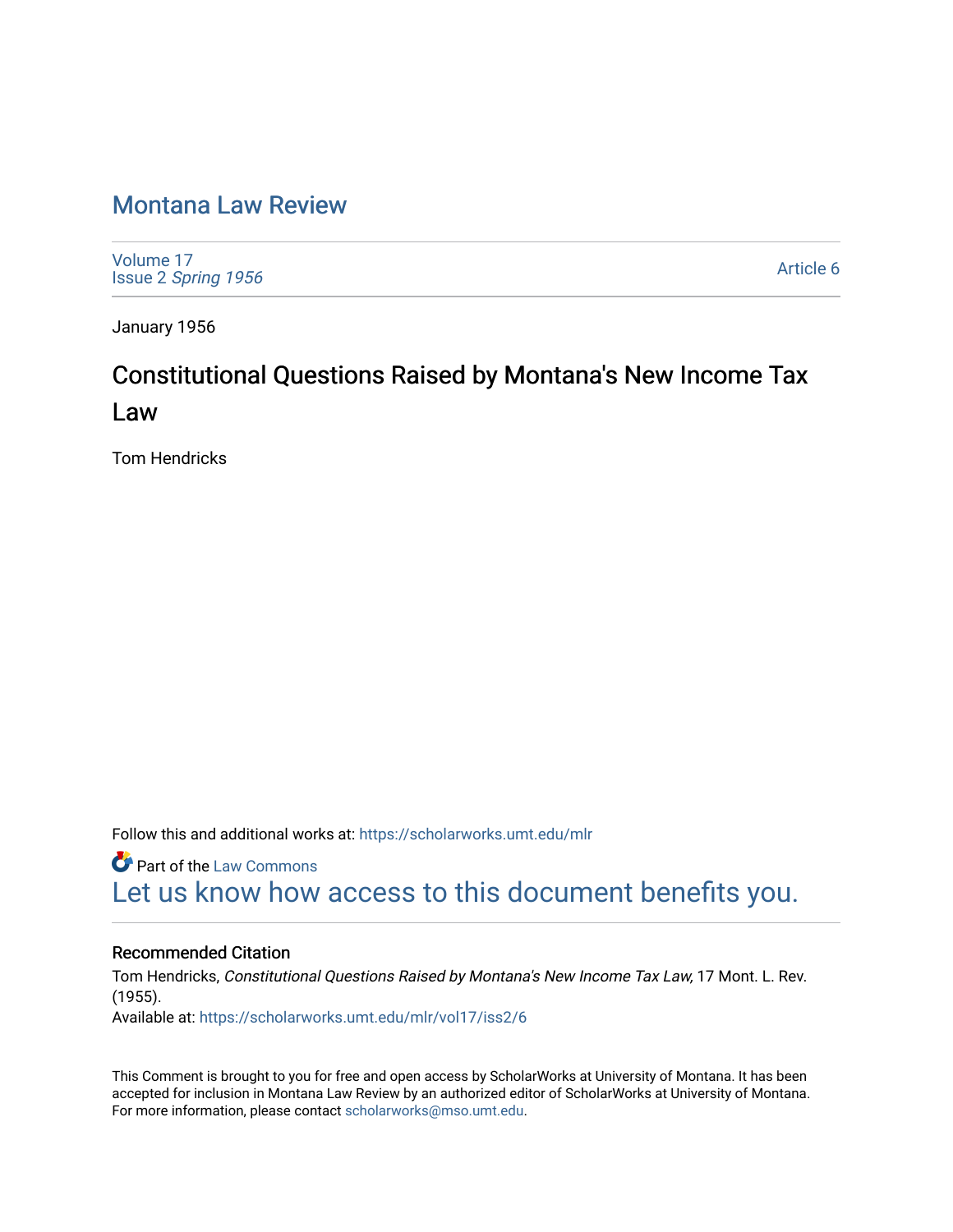**19561** *NOTESq* Hendricks: Constitutional Questions Raised by Montana's New Income Tax Law

of decency." We have pointed out the difficulties attendant to defining "the primary requirements of decency," and of phrasing statutes to specifically apply only to pictures which are inimical to the public welfare or public morals. As a practical matter, such a state of perfection may never be reached, but until it is, it seems likely that the Supreme Court will continue to prohibit the prior censorship of moving pictures.

EUGENE C. TIDBALL

#### **CONSTITUTIONAL QUESTIONS RAISED BY MONTANA'S NEW INCOME TAX LAW**

The 1955 amendments to the income tax laws of the State of Montana pose interesting problems of constitutionality.

Section 84-4905' now reads in part: "Adjusted gross income shall be the taxpayer's gross income as defined in section 62 of the Internal Revenue Code of 1954 or as that section shall be labeled or amended. . . **."** In a similar manner the deductions from gross income for determining adjusted gross income under the federal code are incorporated into the Montana law by reference to the appropriate section number of the federal code."

Although there are some state not permitting the practice,<sup>8</sup> the majority of American jurisdictions, including Montana,' regard incorporation by reference as an acceptable procedure when the purpose is to pass a law similar to one that is already in existence in another jurisdiction. This is not considered to be a delegation of legislative power.' But when an attempt is made to incorporate into a statute a foreign law as it now appears on the statute books of the foreign jurisdiction, together with changes thereafter to be made, the lawmakers are walking on uneasy ground.

Two questions are raised by the Montana amendment which this paper will consider, namely:

1. Does that part of Section 84-4905, *supra,* which reads "as that Section shall be labeled or amended," render the statute void as an unconstitutional attempt to delegate legislative power to the federal government, by including future amendments by the United States Congress in the laws of the State of Montana?

- (a) The items referred to in §§ 161 and 211 of the Internal Revenue Code of 1954, or as §§ 161 and 211 shall be labeled or amended, except that state income tax paid shall not be deductible and also subject to exceptions provided in § 84-4909, relating to items not deductible.
- (b) Federal income tax paid within the taxable year. (Note: § 84-4909, *supra,* excludes personal expenses, building and property improvements, and premiums on life insurance policies, where taxpayer is a beneficiary.)

3For example, New York: N. Y. Const. Art. III § 17 states: "No act shall be passed which shall provide that any existing law, or any part thereof, shall be made or deemed a part of said act, or shall enact that any existing law or part thereof, shall be applicable, except by inserting it in such act."

'State v. District Court, 83 Mont. 400, 272 Pac. 525 (1928).

5Featherstone v. Norman, 170 Ga. 370, **153** S.E, **58,** 70 A.L,R. 449 **(1930).**

**This section supersedes §§ 84-4906 and 84-4907, REVISED CODES OF MONTANA (1947).** The amended law also includes interest on all state, county, and municipal bonds, which are not taxed by the federal government. Interest on United States obliga-<br>tions and dividends on national banks situated in Montana are excluded from the state tax.

REv. CODES OF MONT. § 84-4906 states: In computing net income, there shall be allowed as deductions: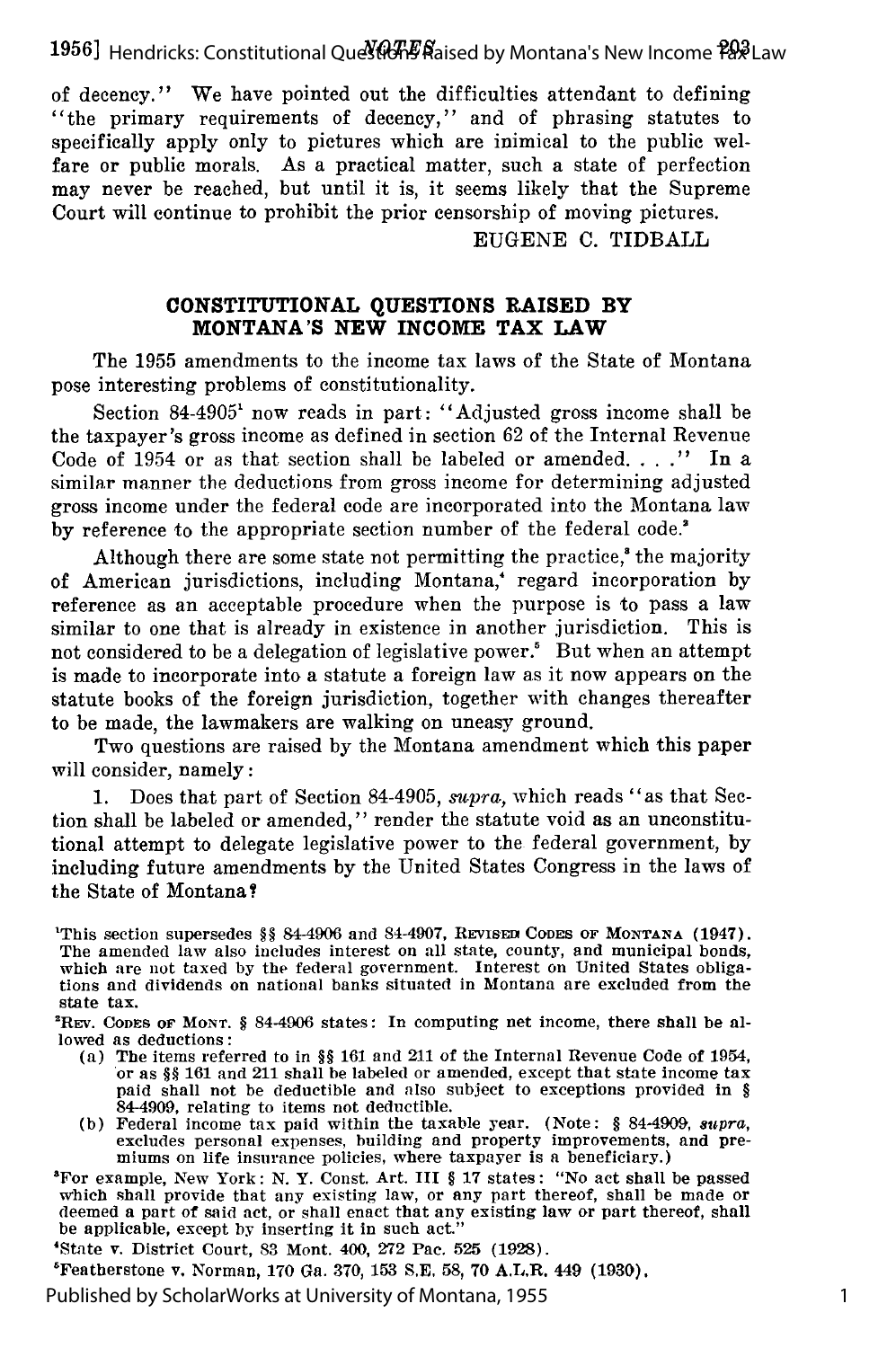204

2. **If** the aforementioned portion of the laws is invalid, will the remainder of the law stand?

In the majority of state constitutions, the legislative branch of the state government is not specifically forbidden to delegate its power, but the doctrine that the essential legislative powers cannot be delegated, is generally upheld by the courts.<sup>\*</sup> Montana has an express prohibition in the constitution against the delegation or usurpation of the powers of one department by another.! In only slightly varying degrees, all of the state courts follow the doctrine of separation of powers, breathing life into the trite but ever potent maxim, *delegata potestus non patest delegari.'*

But our government must be practical and workable. To require rigid adherence to the exact word of the constitutional mandate would certainly overburden the Legislature to the point of stagnation. It is in the light of practicability that delegation by the Legislature to administrative bodies and commissions has been traditionally accepted by the courts. The statement of Mr. Justice Agnew in *Locke's Appeal'* has been reiterated with resounding force in innumerable decisions throughout the states: "Congress may not delegate its power to make a law; but it can make a law to delegate a power to determine some fact or state of things upon which the law makes or intends to make its own action depend." It is sufficient if the lawmakers set the standard and define the boundaries within which the administrative body must act.<sup>10</sup> Such a delegation is not a delegation of essential legislative power," but merely an authorization to the administrative body to "fill in the details'" in the legislation, a task which would be entirely impracticable for the legislature to attempt.

The delegation of a purely administrative function of a nature such that it might be delegated to a domestic administrative body, may not be delegated to a foreign administrative body, since such delegation would be an impairment of state sovereignty; but it has been held that it may be delegated to a federal administrative body since the federal government may not properly be called a foreign sovereign. The states may not, however, delegate the essential legislative functions even to the federal governmnt.'

Inasmuch as Montana has apparently not decided a case precisely in point, let us examine a few of the leading cases of other states which have considered the question of the adoption by a state of prospective laws of another jurisdiction.

In a leading Maine case," the precise question presented for decision was whether a certain state act was valid insofar as it purported to incorporate

<sup>19</sup>With regard to general question of delegability of legislative power, see 1 COOLEY, CoNsTiTuTioNAL **LINrTATroNs** 224 (8th ed. 1927).

<sup>60</sup>pinion of the Justices, 160 Mass. 586, **36 N.E.** 488 **(1899).**

<sup>&#</sup>x27;Art. IV, § 1 provides: "The powers of the government of this state are divided into three distinct departments: The legislative, executive, and judicial, and no person or collection of persons charged with the exercise of powers properly belonging to one of these departments shall exercise any powers properly belonging to either of the others, except as in this constitution expressly directed or permitted.

<sup>&#</sup>x27;See Duff and Whiteside, *Delegata Potestas Non Potest Delegari, A Maxim of American Constitutional Law,* 14 CORNELL L. Q. 168 (1928).

**<sup>&#</sup>x27;72** Pa. 491, 13 Am. Rep. 716 **(1873).** <sup>1</sup> United States v. Grimaud, 220 U.S. 506, **31** Sup. **Ct.** 480, **55** L.Ed. **563 (1911).**

<sup>&</sup>quot;People ex rel Goldfogle, 242 N.Y. 277, **151** N.E. 452 (1926).

<sup>&#</sup>x27;In re Lasswell, 1 Cal. App. **2d 1&3,** 36 P.2d 678 (1934).

<sup>&#</sup>x27;State v. Intoxicating Liquors, 121 Me. 438, 117 Atl. 588 **(1922).**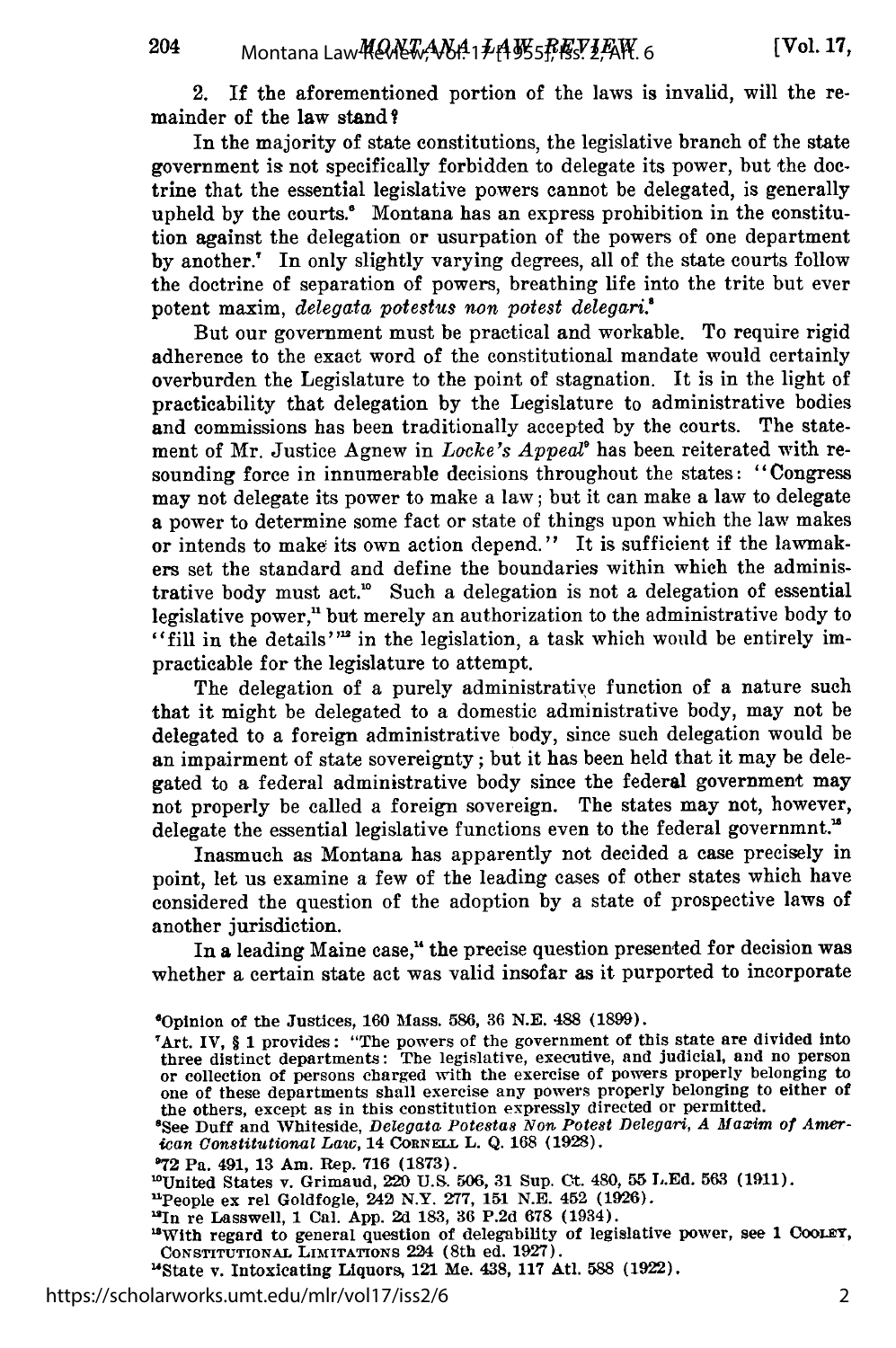**by** reference into the state law a definition of intoxicating liquors contained in the federal law, and declaring such liquors to be intoxicating. The court had no hesitation in striking the law down as void. Under a constitution which vests the legislative power in a state legislature, subject only to the initiative and referendum measures of the people, "such legislation constitutes an unlawful delegation of legislative power and an abdication by the representatives of the people of their power, privilege, and duty to enact laws."

A proposed Massachusetts statute which was to be enacted for the purpose of carrying into effect, as far as the state **was** concerned, the Eighteenth Amendment to the Federal constitution and which incorporated laws made and to be made thereunder for the purpose of establishing offenses to be punished, was held an unconstitutional delegation of legislative authority.'

In *Holgate Bros. Company v. Bashore*,<sup>16</sup> the Pennsylvania court held that legislative power was improperly delegated by a provision of a state statute adopting current and prospective federal standards as a basis of the state law. The statute prescribed maximum periods of labor, and vested power to vary the statutory schedule of hours in the State Department of Labor and Industry. With respect to any industry whose schedule of hours was established by federal regulation, the schedule to be fixed by the Department of Labor and Industry should conform to the schedule established by federal authority. The court said:

Whatever the Federal schedule now or hereafter adopted may be, the Pennsylvania schedule "shall conform." There is no escape from the conclusion that this language is mandatory. The result would be, if the provision was effective, that whenever a Federal regulatory body established a scheduled of hours for any industry, our Department of Labor and Industry is bound to adopt such schedule of hours for that industry. This would of course introduce an inequality in the requirement for hours of labor in Pennsylvania. There is no pretense that the Federal schedule will be limited by any standard. In this attempted transfer of legislative power there is not even the semblance of limitation or control. A more sweeping abdication of power and duty would be difficult to imagine.

A Florida statute was declared unconstitutional as an improper delegation of legislative power in *Hutchins v. Mayo."* The statute provided that citrus fruit be graded "according to standards as now fixed by the United States Department of Agriculture or as such standards be hereafter modified or changed." The Supreme Court of Florida said: "We cannot accept the view that the estate commission may make binding rules to be promulgated by the federal bureau in the future. That is a delegation of a delegated power which we cannot sanction."

Another Florida statute, in defining the word "employer" for purposes of industrial compensation laws, excluded any employer, employment, or service which is not included within Title IX of the Federal Social Security Act, or amendments thereto. The court<sup>16</sup> felt that it was within

**1In re Opinion of Justices, 239 Mass. 606, 133 N.E. 453 (1921).**<br>**"331 Pa. 255, 200 Atl. 672, 117 A.L.R. 639 (1938).**<br><sup>14</sup>143 Fla. 707, 197 So. 495, 133 A.L.R. 394 (1940).

<sup>&#</sup>x27;Florida Ind. Comm. v. Penninsular Life Insurance Co., **152** Fla. **55, 10 So. 2d <sup>796</sup> (1942).**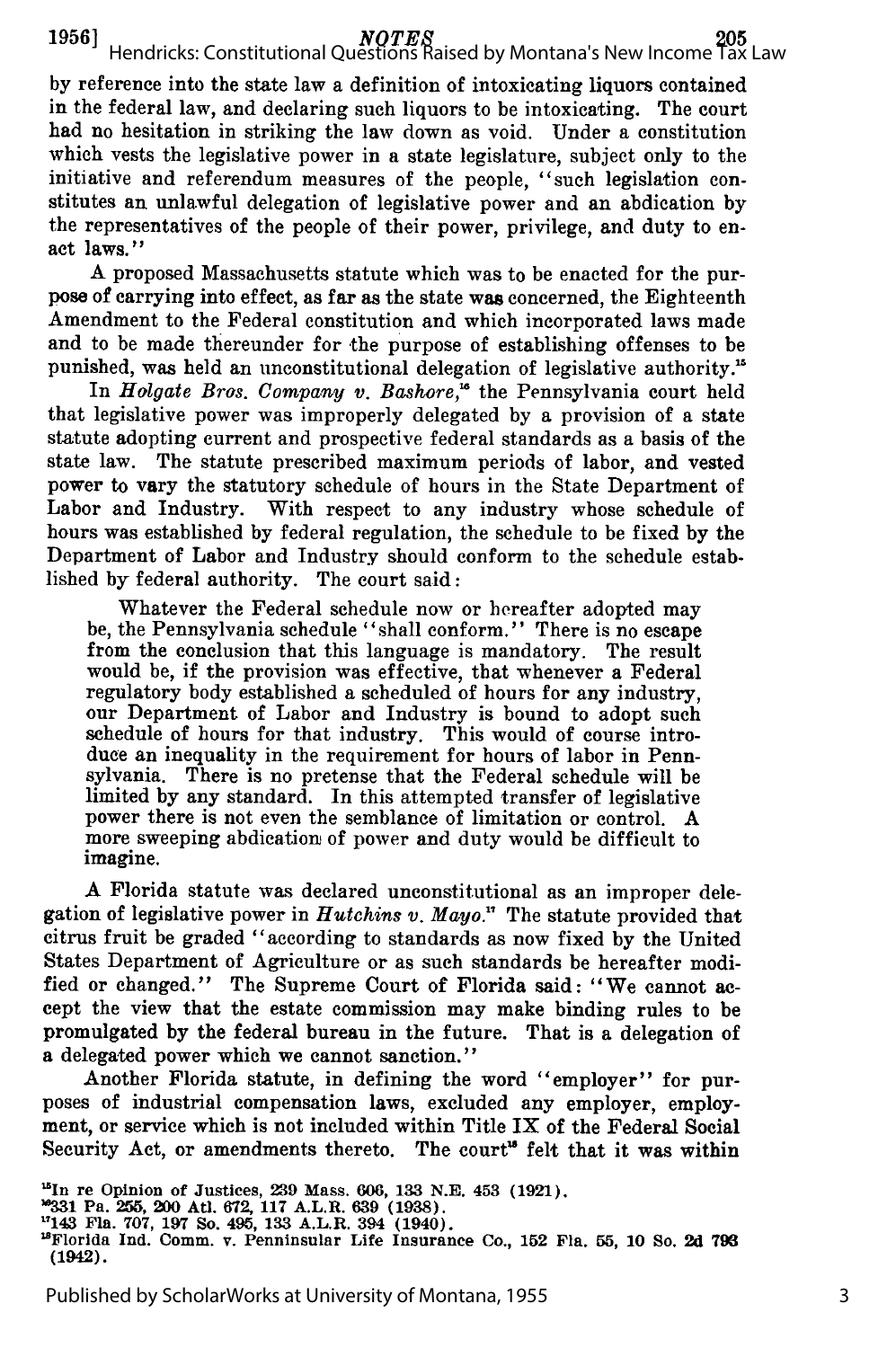206

the Legislature's province to approve or disapprove administrative interpretations of a state or federal act that was in effect at the time the Legislature acted, but it is not competent for the Legislature to approve administrative interpretations of an act of another state or of the federal government to be promulgated in the future. The court considered the question "academic."

In *City of Cleveland v. Piskura*,<sup>10</sup> a municipal ordinance of Cleveland, Ohio, provided that it was an offense against the city to violate the Emergency Price Control Act of the federal government. This ordinance was held to be an unlawful attempt by the city to delegate power to a federal agency. But New York upheld a similar state statute on the theory that it does not delegate power to the federal government inasmuch as the Office of Price Administration already had power to act in price regulation violation. The mere adding of the city's enforcement to the federal law does not empower the federal agency to change existing state law.<sup>20</sup>

Many courts have upheld state statutes which adopt federal standards and regulations, but most of these can be distinguished from the cases previously referred to on the ground that they authorize the mere filling in of details.

In California, one Lasswell was accused of cleaning a woman's dress for fifty cents and a man's hat for the same amount in violation of a state code of fair competition regulating the cleaning and dyeing industry. It was contended that the act which Lasswell had violated was an unconstitutional delegation by the State of California to the federal government. It was charged that the California National Industrial Recovery Act, called the "Little NRA," adopted the federal National Recovery Act. But the California statute was upheld, the court saying, "there must be an overlying law which constitutes the primary standard. The function of the delegated power must be to 'determine some fact or state of things upon which the enforcement of the primary standard law depends.' " The court found nothing improper in the "filling in of details" by the federal government although stressing that the "correlative rights of state and nation are of great importance.""

The California Alien Land Law was likewise upheld against the same charge as in the *Lasswell* case. The court held that the law does not unconstitutionally delegate authority merely because of the fact that the state Legislature has set up rules of eligibility to citizenship under the laws of the United States as a primary standard."

An Arizona statute provided that no veteran entitled to the benefits under Servicemen's Readjustment Act shall be under legal disability by reason of minority to make any contract involving such benefits.<sup>28</sup> The statute was held not to be an unconstitutional delegation of essential legislative power to the United States Veteran's Administrator, since only matters of detail are left to the administrator.

Statutes have recently been upheld which authorize administrators or commissioners to adopt rules later to be promulgated by a foreign state

**'p145 Ohio** St. 144, **60 N.E.2d 919** (1945). 'Mosher v. Haddock, **181** Misc. 486, 46 **N.Y.S.2d** 343 (1944). 'In **re** Lasswell, **1** Cal. **App. 2d 183, 36 P.2d 678** (1934). 'People v. Oyama, **29** Cal. **2d** 164, **173 P.2d** 794 (1946). "Valley National Bank **of** Phoenix v. Glover, **62** Ariz. **538, 159 P.2d 292** (1945).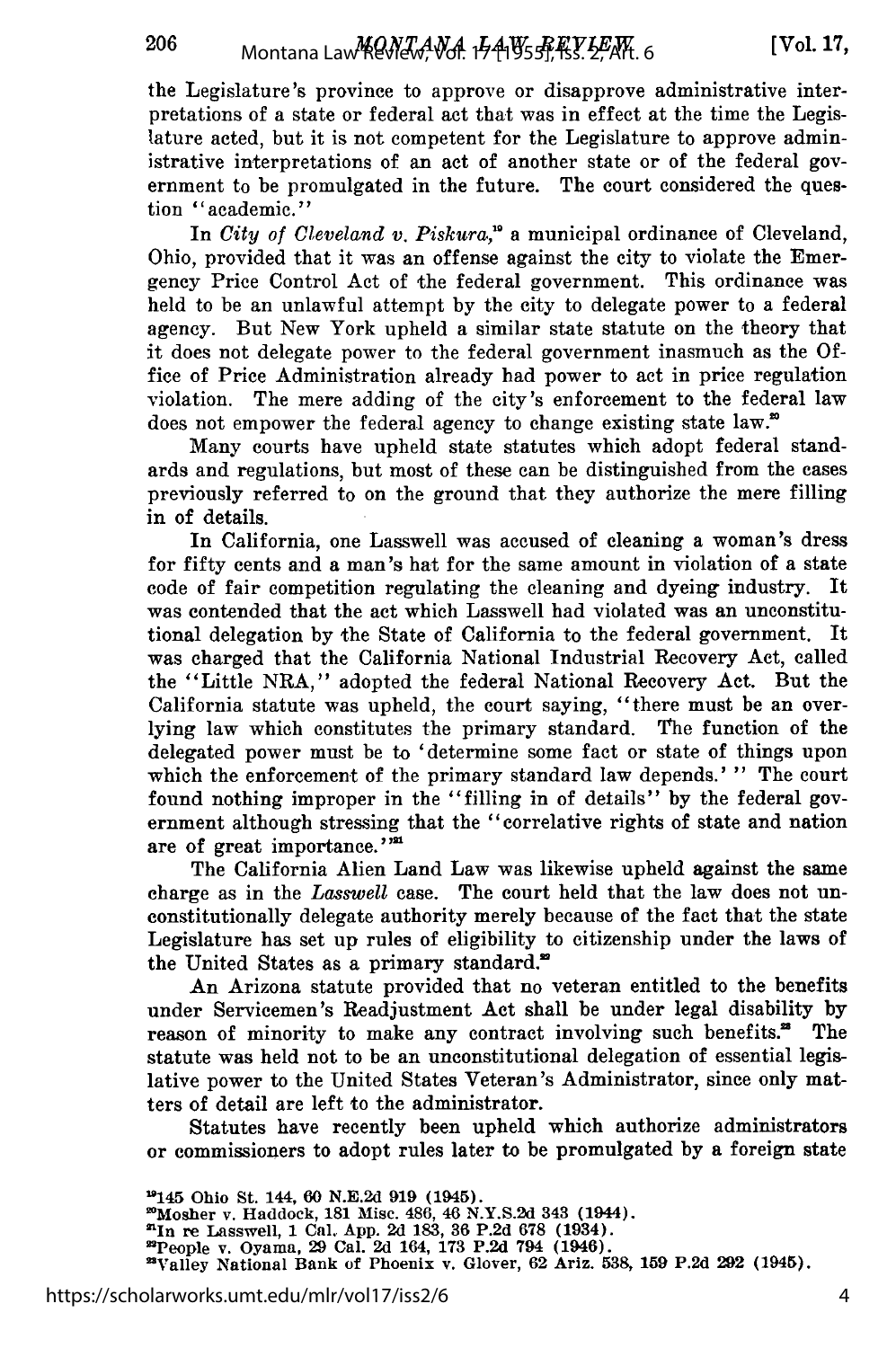or even a non-political organization?' The adoption by the Texas legislature of standards theretofore prescribed by the National Board of Underwriters for safe handling of liquefied petroleum gases according to a document on file, was held not to be rendered invalid by further provision in the statute authorizing the Railroad Commission to aodpt and promulgate such regulations as might be thereafter adopted and published by the National Board of Fire Underwriters or National Fire Protection Association, neither of which was a governmental agency.<sup>25</sup> An Ohio statute empowered building and loan associations to convert into federal savings and loan associations and imposed conditions and limitations on the exercise of that power, such as the requirement of compliance with federal laws and regulations of federal agencies. It was held that the statute did not delegate legislative power." These cases may be distinguished from other cases considered for the reason that the statutes did not imperatively command or prohibit the performance of acts but only authorized or permitted them.

Courts which, in early decisions, spoke in prohibitory terms with reference to delegations of legislative power, now agree that some delegations are permissible so long as they are accompanied by sufficient basic standards. The "exigencies of modern government" dictate the use of general rather than minutely detailed standards." Delegations "must be judged in the light of what is practical."<sup>22</sup> In a 1955 New Jersey case, *State v. Hotel Bar Foods,"* the court was called upon to determine the constitutionality of the Packaging Food Law of that state. It was pointed out that New Jersey courts had in the past approved statutory authorization to adopt the rules and regulations which "shall be kept in conformity as nearly as may be with the laws, rules, and regulations of the United States government concerning aeronautics." Similarly, it approved the statutory direction to "cooperate to the fullest extent consistent with the provisions of the Social Security Board of the federal government." Statutes had also been upheld, the court pointed out, which directed the State Department of Health to follow the rules "from time to time promulgated by the Secretary of Agriculture of the United States under the federal act." The Packaging Food Law under attack forbade any person to have in possession for sale "any article of food in package form unless marked thereon with the weight, measure or numerical count, provided that reasonable variations in small packages shall be permitted and that the state superintendent shall fix "such tolerances and exceptions as to small packages as shall be fixed by the Secretary of the Treasury, the Secretary of Agriculture and the Secretary of Commerce of the United States."

<sup>&</sup>quot;For **cases** in **which** states **have** upheld **laws** adopting **federal** standards **which are** designed to augment the enforcement of federal laws and regulations, see Transit Commision v. Long Island R. Co., **272** N.Y. **27, 3 N.E.2d 622 (1936) ;** Smith v. Alphin, **150 N.C.** 425, 64 **N.E.** 210 **(1902) ;** Cleveland Macaroni v. State Board of Health of California, **D.C., 256** F. **376 (1919)** and Note, **33 MieH.** L. REv. **597 (1934-35).**

Dudding v. Automatic Gas Co., 145 Tex. **1, 193 S.W.2d 517** (1946).

<sup>&</sup>quot;Opdyke v. Security Savings **&** Loan Co., **157** Ohio St. 121, **105 N.E.2d 9 (1952).**

<sup>&#</sup>x27;State Board of Milk Control v. Neward Milk Co., **118 N.J.Eq.** 504, **179** Atl. **116 (1935) ;** New Jersey Bell Telephone Co4 v. Communications Workers, **5 N.J.** 354, **75 A.2d 721 (1950) ;** Ward v. Scott, **11 N.J. 117, 93 A.2d 385 (1952).**

<sup>&#</sup>x27;Alaska Steamship Co. v. Mullaney, **180 F.2d 805** (9th Cir. 1950).

**<sup>2918</sup> N.J. 115, 112 A.2d 726 (1955).**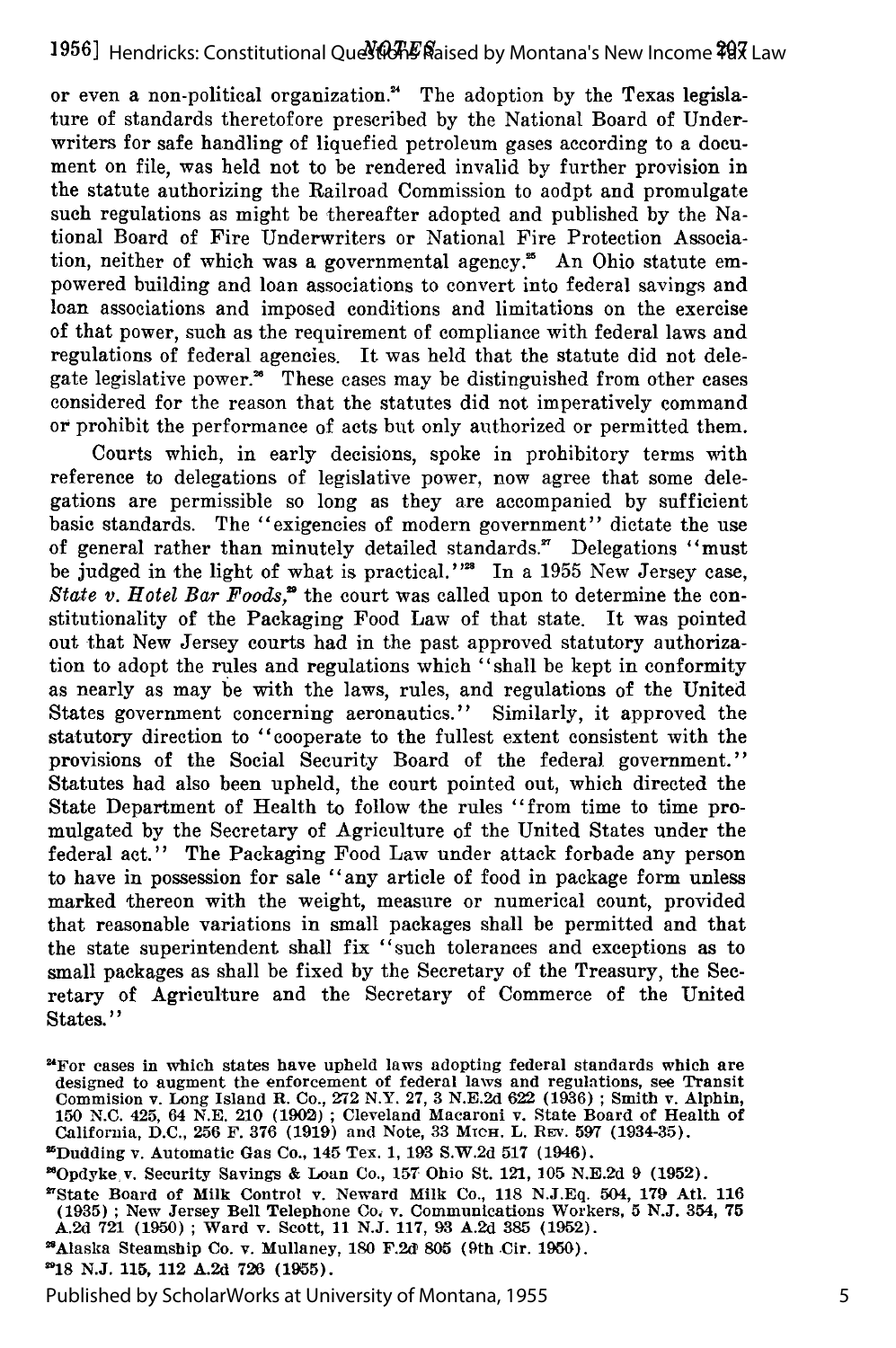In approving of this entire line of cases, the court said:

Realistically viewed, the distinction seems insubstantial and hardly sufficient to determine basic issues of constitutionality. The ultimate and controlling policy decision-as to whether there shall be uniformity of Federal-State regulation in this field-rests always with the Legislature and it does not in any vicious sense abdicate its judgment or authority.

The 1955 amendment to the Montana income tax laws is not entirely novel in the United States. New Hampshire, in 1955, considered passing a similar law and the state supreme court was asked for an advisory opinion as to the constitutionality.<sup>30</sup> The court declared that it was beyond the legislative authority to enact such a law, but it was on constitutional grounds which are not applicable in Montana.' In 1954, Kentucky passed a law<sup>\*</sup> incorporating into the state law the applicable sections of the federal code, but prospective amendments were not included. Georgia had a law<sup>"</sup> similar to the 1954 Kentucky statute as early as 1929. The Corporate Franchise **Tax** Law of Pennsylvania provided that the tax will be a fixed percentage of the amount reported to the federal government as taxable income. In 1952, the constitutionality of the law was challenged." At the outset the court distinguished this tax, an excise tax on the privilege of doing business within the state, from a graduated income tax, saying: "If the legislature had the constitutional right to levy a graduated income tax and should provide that it should be the same as fixed by the Federal government, then we would have a situation such as the appellant contends..." is a delegation of legislative power. The court thought that *Holgate Co. v. Bashore, supra,* supported their position rather than that of the appellants, adding that the *Holgate* case "would be an analogue, if an income tax statute had been passed, similar to such as the Federal Legislature might enact, which, as before pointed out, is not the case." Although dicta, the statements clearly reveal the reluctance of the Pennsylvania court to approve an income tax based upon the federal method of computation, including future changes.

On the other hand, in the face of cases such as those discussed above, the income tax law of Alaska was upheld by the ninth circuit court in Alaska Steamship Co. v. Mullaney.<sup>35</sup> The territory income tax was set at 10% of the amount paid the federal government in the previous year. The court, speaking through Judge Pope, recognized the right to incorporate by reference provisions of the federal law "now in effect" as beyond question. In regard to the effect of amendments to the federal law, the court said:

We do not overlook the fact that if the words "or hereafter amended" were dropped from the Act, what remains would, in the long run, be unworkable under the legislative scheme here devised, for if the Federal income tax requirements were changed sub-

<sup>&#</sup>x27;In re Opinion of Justices, **99 N.H. 527, 113 A.2d** 548 **(1955).**

<sup>&#</sup>x27;The constitution of New Hampshire forbids a graduated income tax; Montana has no such limitation.

**<sup>&#</sup>x27;KEN.** REV. STAT. **§** 141.010.9 ( **........** mee Featherstone v. Norman, **170** Ga. **370, 153 S.E. 58 (1930).**

<sup>&</sup>quot;Commonwealth v. Warner Bros. Theatres, **345** Pa. **270, 27 A.2d 63** (1942). **1180 F.2d 806** (9th **Cir. 1950).**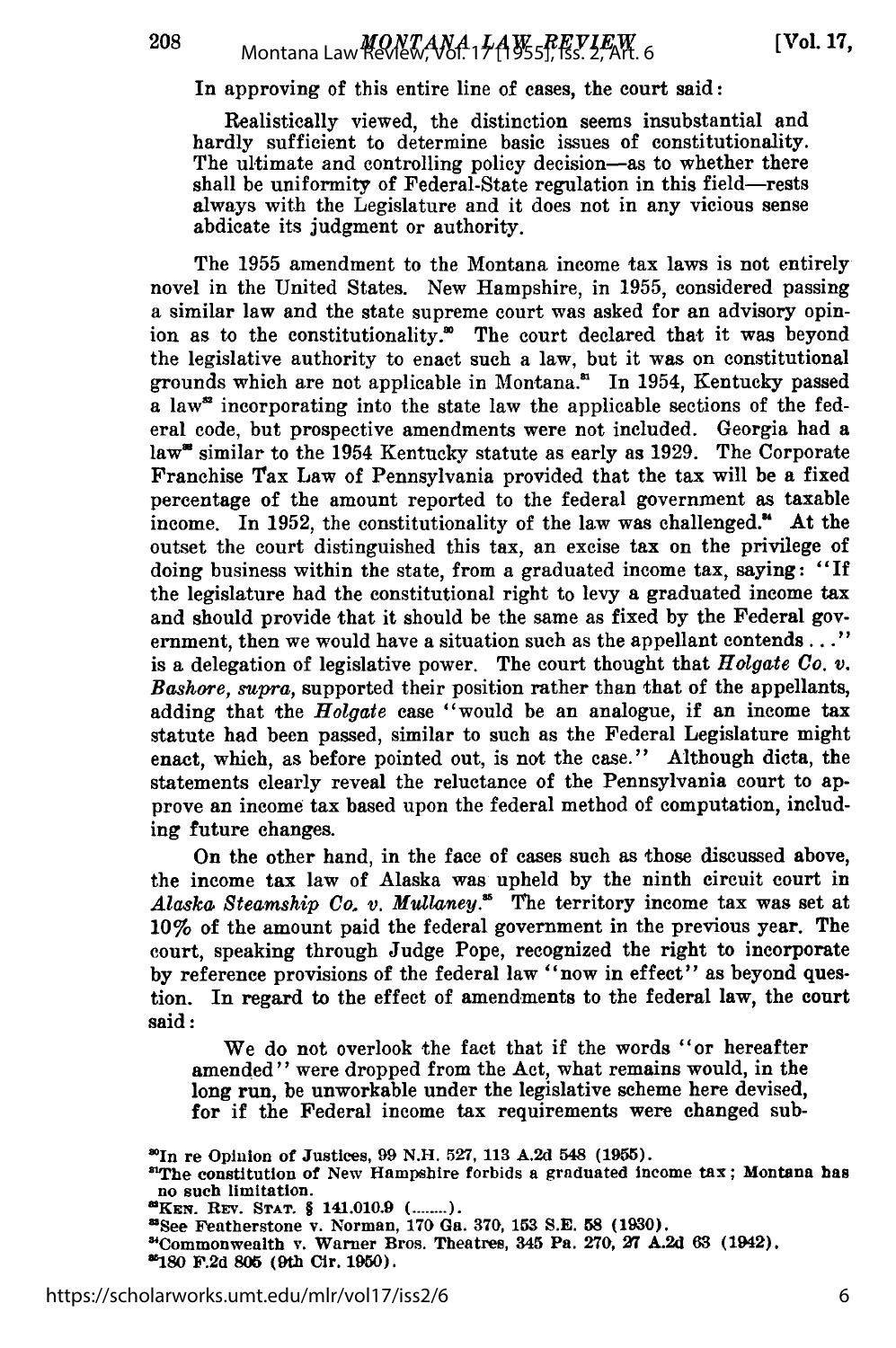stantially **by** future amendments, it would be impossible administratively, to calculate the Alaska income tax merely by dividing the tax shown on the federal return by 10. That is a hypothetical question that conceivably may never arise.

We think it far from clear that any invalid delegation is attempted. There are of course many cases which have held attempts by a legislative body to incorporate provisions into its enactment by reference to other acts or amendments by other legislatures, to be invalid. But where it can be said that the attempt to make the local law conform to future changes elsewhere is not a mere labor-saving device for the legislators, but is undertaken in order to attain a uniformity which is in itself an important object of the proposed legislative scheme, there are a number of precedents for approval of this sort of thing. Reciprocal and retaliatory legislation falls into this category.

Much credit is due Judge Pope's persuasive argument. Indeed, this is the kind of legislation that has long been desired by accountants and tax consultants who discover the necessity of "keeping two sets of books" for state and federal income tax purposes to record minor differences in computing the tax for two separate governments taxing substantially the same income." The simplicity of filing a return under the amended law in Montana is evidence of merit of the law. Although this type of law may be desirable by reason of its operational simplicity, the question of constitutionality is more difficult to answer. It should be noted that in the *Alaska Steamship* case, the court did not consider the effect of the line of cases discussed in this paper. The matter was apparently set at rest in an earlier case" involving the same taxpayer, so that those cases were not urged upon the court for consideration. In the former case, the appellant (taxpayer) was prepared with an imposing volume of authority to sustain his argument that the statute was a delegation of legislative power. The court there was convinced that the weight of numerical authority supported the position of the appellant and would, if deemed controlling, preclude the territory from availing itself of the advantage to be gained from adopting the federal method of computation of the tax. But counsel for the appellant "scratched up a snake"<sup>388</sup> by citing *In re Lasswell, supra,* in support of his position. This seemed enough to satisfy the court that the statute, even with its prospective amendments, was valid. The *Lasswell* case, the court said, was the better rule. But ,this was only dicta in the decision since, at that time, there had been no changes in the federal code after the enactment of the territory income tax law. The appellant was not in a position to complain until such time as the federal law was amended.

In the second *Alaksa Steamship* case, the court referred to "a number

**<sup>&</sup>quot;See Kassell,** *No Uniformity in State Income Taxes-lVhy?* **87 J.** Accountancy **293** (1949).

<sup>&#</sup>x27;Alaska Steamship Co. v. Mullaney, 84 F. Snpp. **561** (9th Cir. 1949). **The** petitioner relied **on:** *In re* Lasswell, **1** Cal. **App.** 2d **183, 36 P.2d 678** (1934) **;** Florida Commission v. State, **155** Fla. **772,** 21 So. **2d 599** (1945) **;** Featherstone v. Norman, **170 Ga. 370, 153 S.E. 58 (1930) ;** *In re* Opinion of Justices, **239** Mass. **606, 133 N.E. 453 (1921) ;** State v. Weber, **125 Me. 319, 133 Ad. 738 (1926) ;** Santee Mills v. Query, *122* **S.C. 158, 115 S.E. 202 (1922).**

**wThis an expression of A. Lincoln when, in a trial, he cited a case upholding his** opponent's view.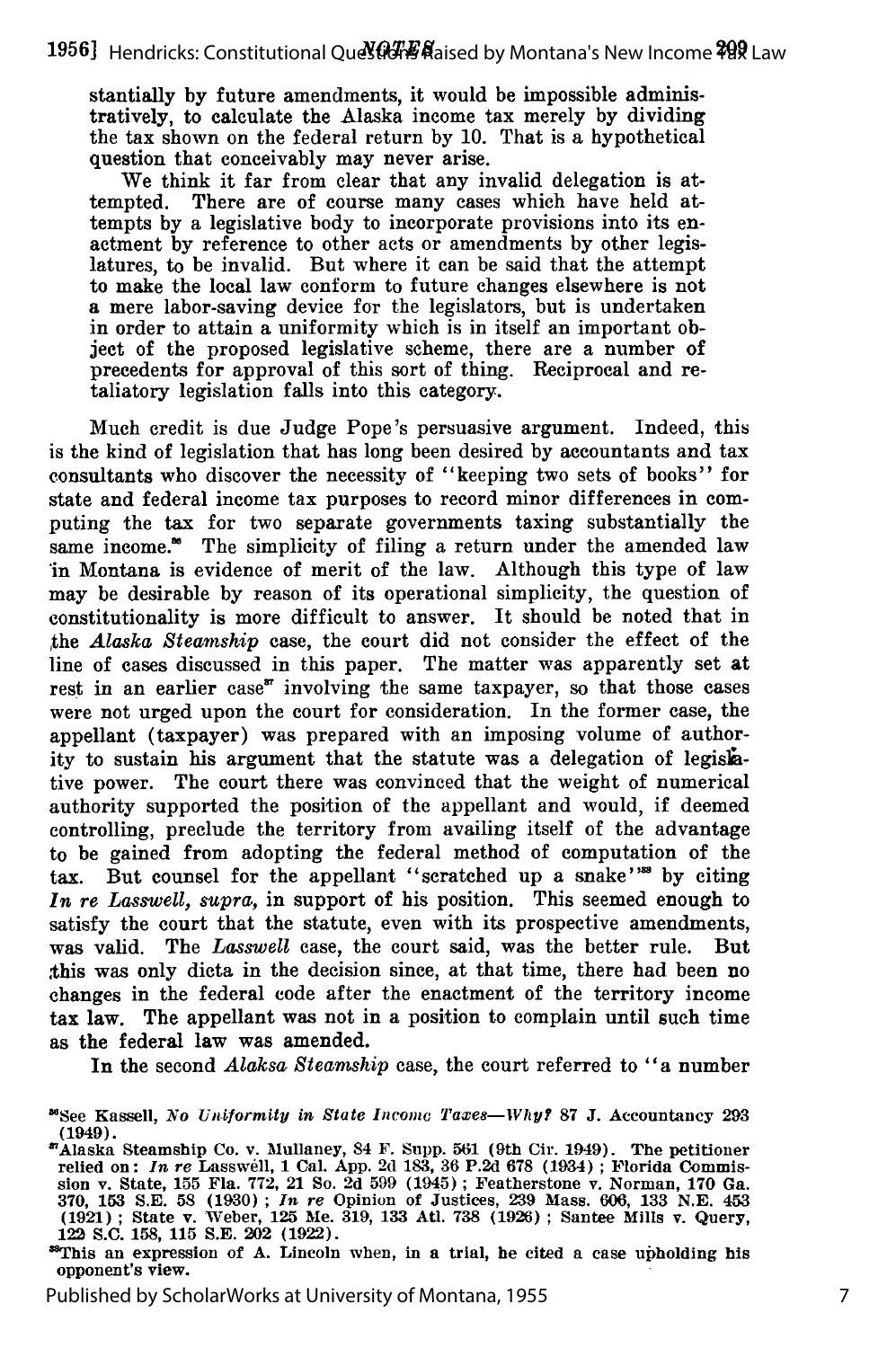of precedents for approval of this sort of thing" and included reciprocal and retaliatory legislation as among those. It is difficult to see how there is any real similarity.<sup>\*</sup> The power to tax is neither reciprocal nor retaliatory, but a separate incident of each sovereignty to finance its operation and continue its existence. The Territory of Alaska, of course, has no separate sovereign entity, but the court did not regard this factor as controlling the question of whether or not the territorial legislature might be delegating its power to the federal government. To the extent that this factor should be found to be controlling, the cases construing a territorial statute would seem to be, to the same extent, less authoritative in a decision concerning the constitutionality of a state statute. But, in any event, it will be interesting to note how the ninth circuit handles the question when a case arises after changes in the federal code which have not, as existing law, been incorporated by reference into the law of the territory.

It would seem that Montana is free to decide this question either against or in favor of upholding the tax statute, depending upon which line of authority the courts should deem desirable. Is there in any real sense an abdication of the essential legislative powers of the legislature? It may be forcibly argued that there is not.

To begin with, there is a basic standard, the federal law, which it itself confined within the limits of the definition of the term "income."<sup>"</sup> Pollock *v. Farmers' Loan & Trust Co."* condemned the Tax Act of 1894 as repugnant to the constitutional inhibition against direct taxes which were not apportioned among the several states according to population. To the extent that income subject to the tax included income from property, the tax was held to be a tax on property, and was therefore a direct tax according to traditional constitutional dogma. The Sixteenth Amendment to the federal Constitution, which was passed to countermand the effect of the *Pollock* case, specifically authorized taxation on incomes without the requirement of apportionment among the states, but made no changes in other direct taxes. There remains, therefore, a stringent limitation on the power of Congress to expand the coverage of an income tax. Can it not be argued that Montana, in adopting the definition of "gross income" and "deductions" are merely delegating to the federal government the power to "fill in the details?" A contrary determination might indeed be to "exault the form before the substance" and allow insubstantial technicalities to impinge unnecessarily upon the flexibility so necessary in a modern government.

Realistically considered, the real dangers of this type of legislation are practically non-existent. If the federal government should amend or interpret the Internal Revenue Code in a manner unsatisfactory to the Montana legislature, then the legislature may at any time amend the state law to remove the undesired changes.

For an interesting comment on reciprocal and retaliatory legislation, see Starr, *Recriprocal aii4* Retaliatory *Legislation in the United State8, 21* **MINN.** L. REV. **<sup>371</sup> (1937).** See also **57** YAT, L. **J.** 201 (1947).

"Eisner v. Macomber, **252 U.S. 189,** 40 S.Ct. **189,** 64 **L.Ed. 521** (1920).

**"157 U.S.** 429, **15** S.Ct. **673, 39 L.Ed. 759 (1895)**

https://scholarworks.umt.edu/mlr/vol17/iss2/6

<sup>&#</sup>x27;Reciprocal legislation of a state (particularly with reference to inheritance taxation) and retaliatory legislation (common with reference to regulation of insurance) may depend, for their effectiveness, upon the future legislative action of other jurisdictions, but are generally recognizd as valid. See People v. Fire Ass'n of Philadelphia, **92** N.Y. **311,** 44 **Am.** Rep. **380 (1883).**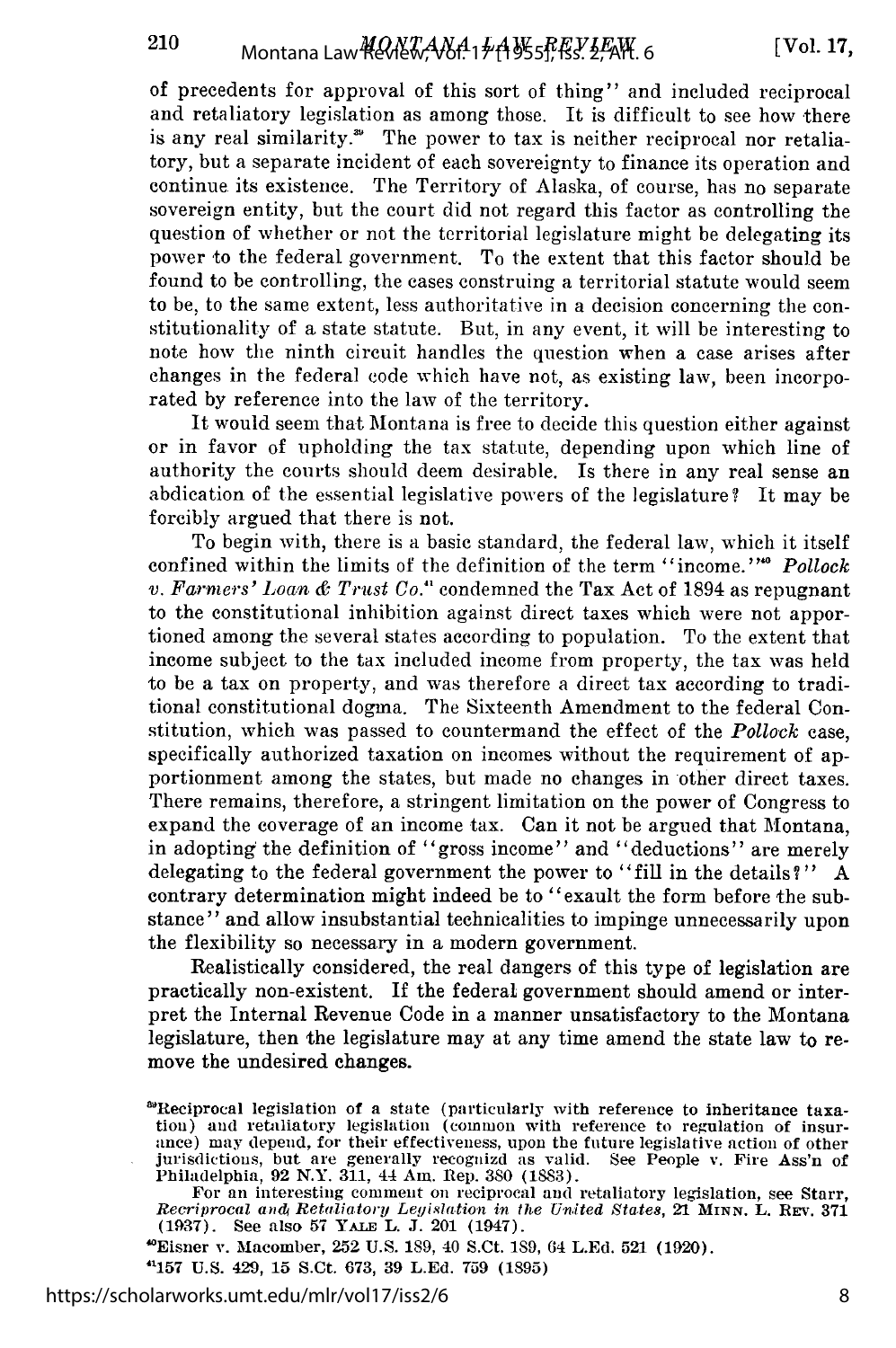What will be the effect on the balance of the law, if the Supreme Court of Montana should strike down the portion of the law which incorporates the future amendments of the federal code? There is adequate authority to support the conclusion that the remainder will be valid standing alone.

In considering the validity of a statute, we have the benefit of a presumption of constitutionality." Every reasonable doubt will be resolved in favor of validity.<sup>4</sup> Where a statute is attacked as unconstitutional, the question to be answered is not whether it is possible to condemn it, but whether it is possible to uphold it." Where the language of a statute is susceptible of two constructions, the court will adopt the one which avoids injustice, hardship, constitutional doubts or other objectional results.<sup>45</sup> The same presumption obtains against delegations of power by the legislature." Montana courts have placed themselves squarely on record in support of these general theorums of law. "A court cannot assume that the Legislature intended to do an unlawful act or pass an unconstitutional bill."<sup>"</sup>

In Montana, the presumption of validity applies to the remainder of a statute after the objectional part has been stricken out, if the remainder is complete in itself and capable of being executed in accordance with the apparent legislative intent, and the approval of the invalid portion was not an inducement to the enactment of those remaining." In late cases, the Montana court has spoken in mandatory language, that the statute "must" be upheld if it is possible to eliminate the invalid portion without destroying the whole statute."

Some cases in other jurisdictions have declared that the presumption of inseverability will be indulged in unless there is a "savings clause" clearly setting forth the intention of the legislature that if "any portion of the statute should be subsequently declared unconstitutional, the remainder shall stand." In the much-cited case of *Williams v. Standard Oil Co. of* Louisiana,<sup>80</sup> the court said that in the absence of a legislative declaration that invalid portions shall not affect the remainder, the presumption is that the legislature intended the act to be effective as an entity. From that case we have this pronouncement:

The effect of the statutory declaration is to create, in place of the presumption just stated, the opposite one of separability. That is to say, we begin in the light of the declaration, with the presumption that the legislature intended the act to be divisible; and this presumption must be overcome by considerations which make evident the inseparability of its provisions, or the clear probability that, the invalid part being eliminated, the legislature would not have been satisfied with what remains.

The effect of the savings clause thus seems to be to change the presumption from inseverability to severability. The legislature of Montana

- **"In** re **Mosmain** Drainage Dist., **90 Mont. 1, 300 Pac. 280 (1931).**
- "Arps v. State Highway Commission, **90** Mont. **152, 300** Pac. 549 **(1931).**
- **"Hill** v. Board of Education, **207** Misc. **736, 140 N.Y.S.2d 358 (1955).**
- "Town of Mamaroneck v. New York Interurban Water Co., 212 N.Y.Supp. **639** (Spec. Term **1925).** ' 7
- 
- Couch v. Chase, **91** Mont. 234, **6 P.2d 867 (1932).** 'Hamilton v. County Commissioners, 54 Mont. **301, 169** Pac. **729 (1917).**
- 
- "Gullickson v. Mitchell, **113** Mont. **359, 126 P.2d 1106** (1942). **"278 U.S. 235, 73 L.Ed. 287, 49** Sup.Ct. **115, 60** A.L.R. **596 (1929).**

Arps v. State Highway Commission, **90** Mont. **152, 300** Pac. **549 (1931).**